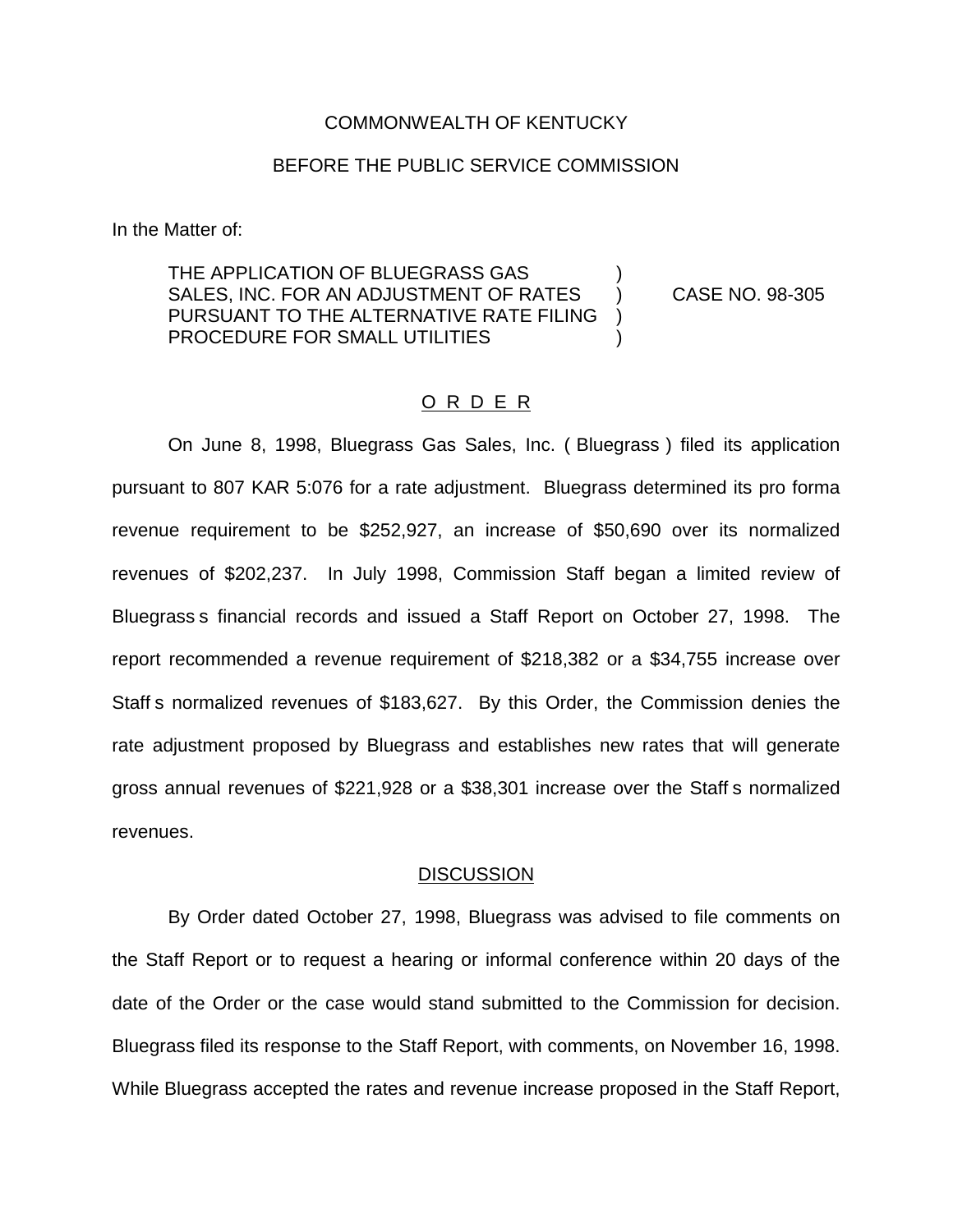it offered comments and additional documentation relating to five issues raised in the Staff Report. However, Bluegrass stated it was not requesting an informal conference or hearing. The Commission addresses in this Order only those issues raised by Bluegrass.

Other Gas Supply Expense. Bluegrass proposed to increase this expense by \$1,250 to reflect the estimated cost of odorant. In its report, Commission Staff found that Bluegrass had not incurred any expense for odorant during the test period and that Bluegrass had failed to provide any supporting evidence for the adjustment. Commission Staff, therefore, recommended that the proposed adjustment be denied. In its response, Bluegrass, while not expressly objecting to Commission Staff s recommendation, contends that Commission Staff failed to request any evidence on this issue or identify any deficiency with the proposed adjustment.

Based upon our review of the record, the Commission finds that Commission Staff s recommendation should be accepted. Bluegrass has the burden of proof to support all rate case adjustments. KRS 278.190(3). Bluegrass does not dispute the lack of any test year expense recorded for odorant. In its application, Bluegrass identifies the proposed adjustment as a projection. Since the proposed adjustment is merely a projection, Bluegrass has the affirmative duty to provide evidence to support its proposal. Such evidence could have been submitted in its response to the Staff Report. Having failed to make such submission, Bluegrass s suggestion that it did not have adequate notice of any deficiency is devoid of any merit.

Office Supplies and Expenses. In its application Bluegrass proposed an adjustment of \$1,917 to reflect the amortization of new computer billing software. The

-2-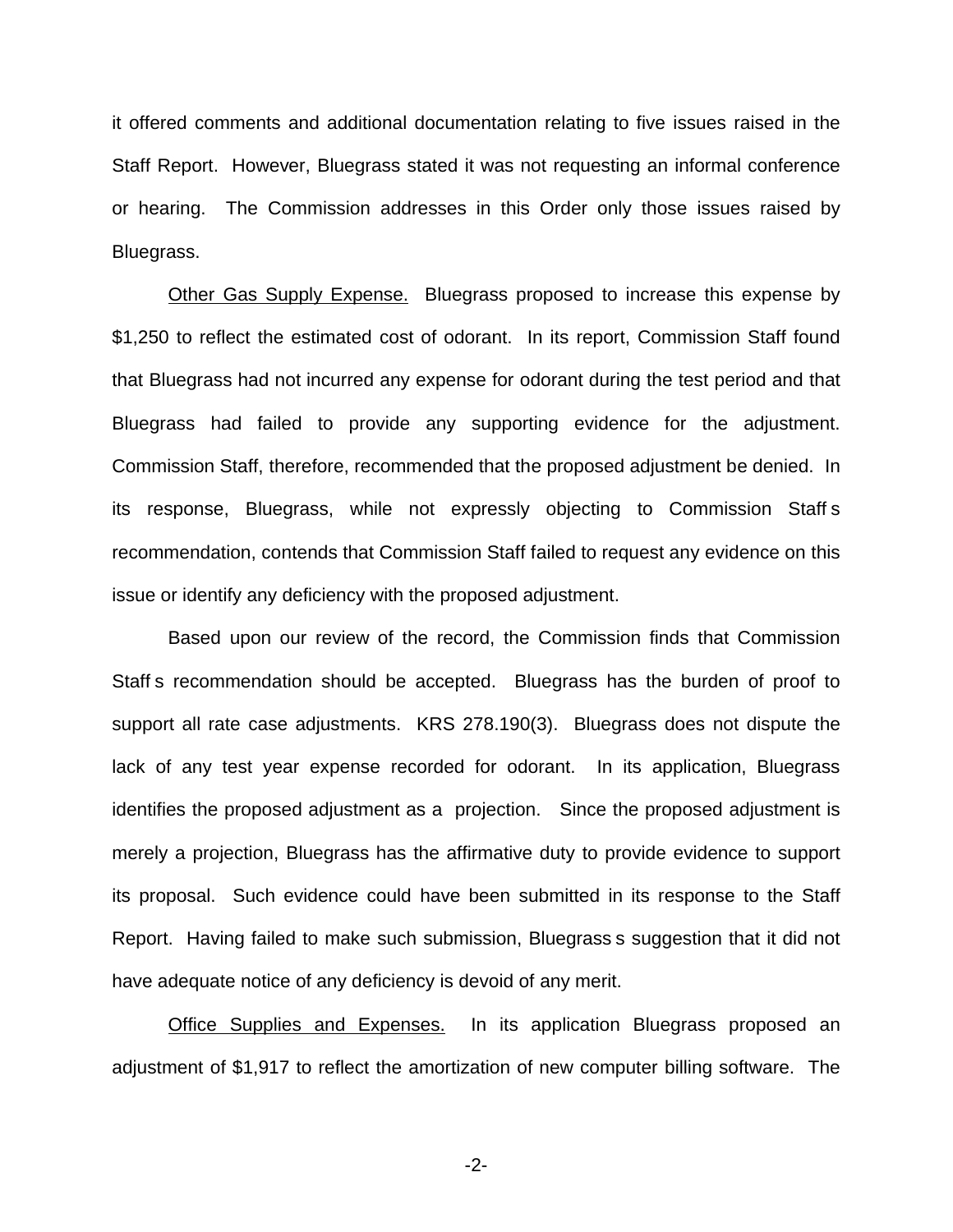Staff Report recommended that the proposed adjustment be denied since the computer software has not yet been purchased nor has its cost been documented. Bluegrass notes that its proposed adjustment was denied because the Staff Report recommended the denial of Bluegrass s customer growth adjustment. Bluegrass contends that the proposed software will be needed to meet the demands of customer growth.

Based upon our review of the record, the Commission adopts the Staff Report s recommendation. The Staff Report recommendation was not based on the recommended rejection of the customer growth adjustment, but because Bluegrass had neither purchased nor installed the new software. Bluegrass has failed to produce any evidence to demonstrate the purchase of the software or the software s costs.

Injuries and Damages. The Staff Report recommended the denial of a proposed expense for workers compensation coverage, because it appeared that Bluegrass had not actually incurred the expense. In its response, Bluegrass attached a copy of its canceled check that verified that the coverage was in place. The Commission finds that Bluegrass has secured its workers compensation coverage for an annual cost of \$855 and that its revenue requirement should reflect this expense.

Regulatory Commission Expense. The Staff Report had recommended that Bluegrass s proposed rate case expense amortization be denied due to the lack of supporting documentation. In its response to the Staff Report, Bluegrass has submitted two invoices for accounting services totaling \$3,900 and one invoice for legal services for \$4,155. Based upon these submittals, the Commission finds that Bluegrass s revenue requirements should recognize the first year of a three-year amortization of the

-3-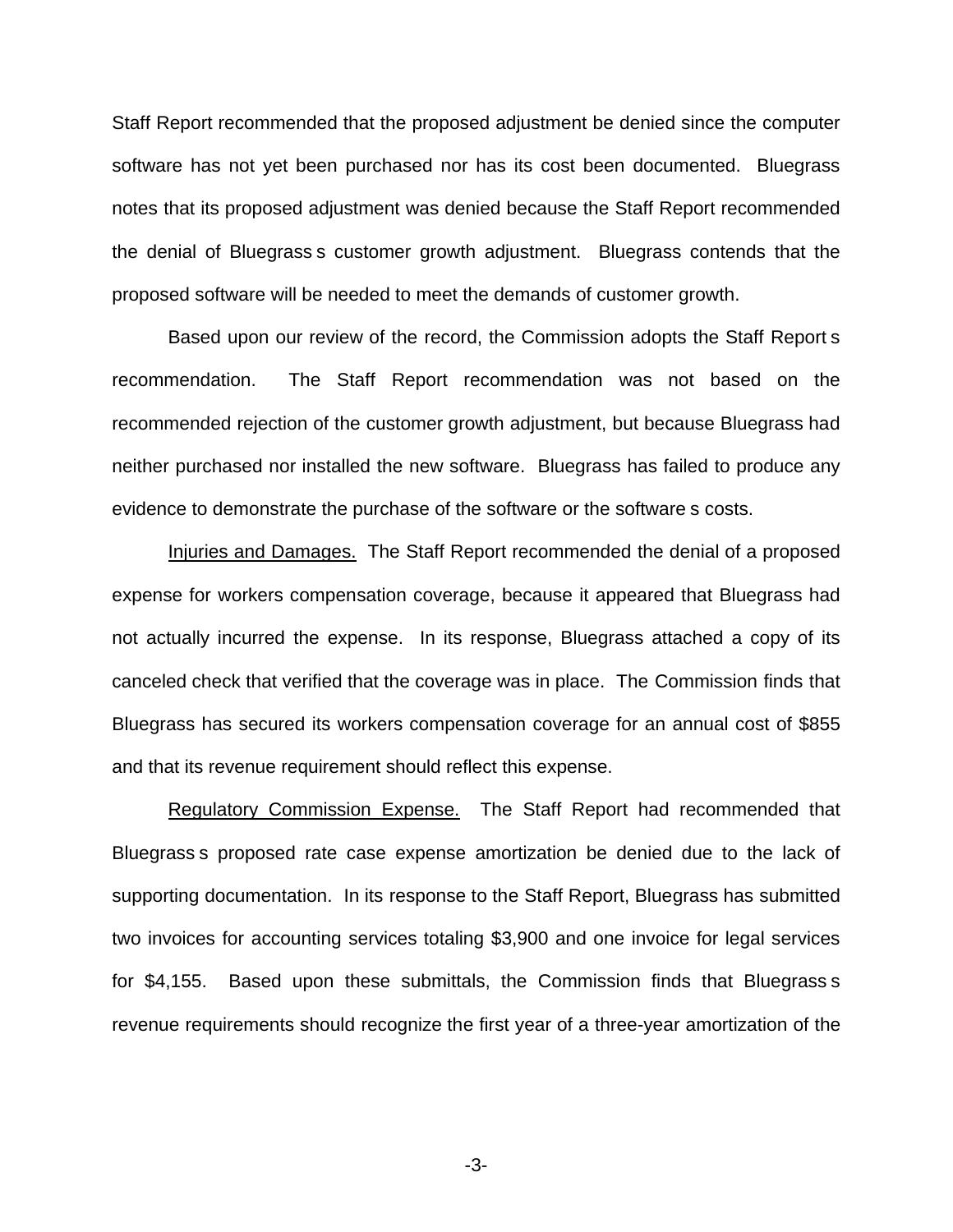actual rate case expenses. The first year amortization of the total allowed rate case expenses of \$8,055 is \$2,685.

Refinanced Loan. The Staff Report alleged that Bluegrass failed to comply with KRS 278.300(1) by issuing new evidences of indebtedness without Commission authorization. Bluegrass disputes these allegations and requests their deletion from the Staff Report. After reviewing the Staff Report and Bluegrass s response, the Commission finds that a formal proceeding to investigate the alleged violation of KRS 278.300(1) should be opened. The record in this proceeding should be incorporated by reference into this new proceeding.

Summary. The Commission finds that Bluegrass is revenue requirements, as recommended by the Staff Report, should be increased by \$3,540, to reflect the cost of workers compensation coverage and to recognize the first year amortization of its rate case expenses. The Commission further finds that, applying the 1998 PSC assessment rate of .001828 to the \$3,540 increase, requires an additional \$6 increase in the PSC Assessment expense recommended in the Staff Report.

### **CONCLUSION**

The Commission, after considering the record and being otherwise sufficiently advised, finds that:

1. The findings and recommendations contained in the Staff Report, except those that directly conflict with the Commission s findings herein, are supported by substantial evidence, are reasonable, and should be adopted as the findings of the Commission.

-4-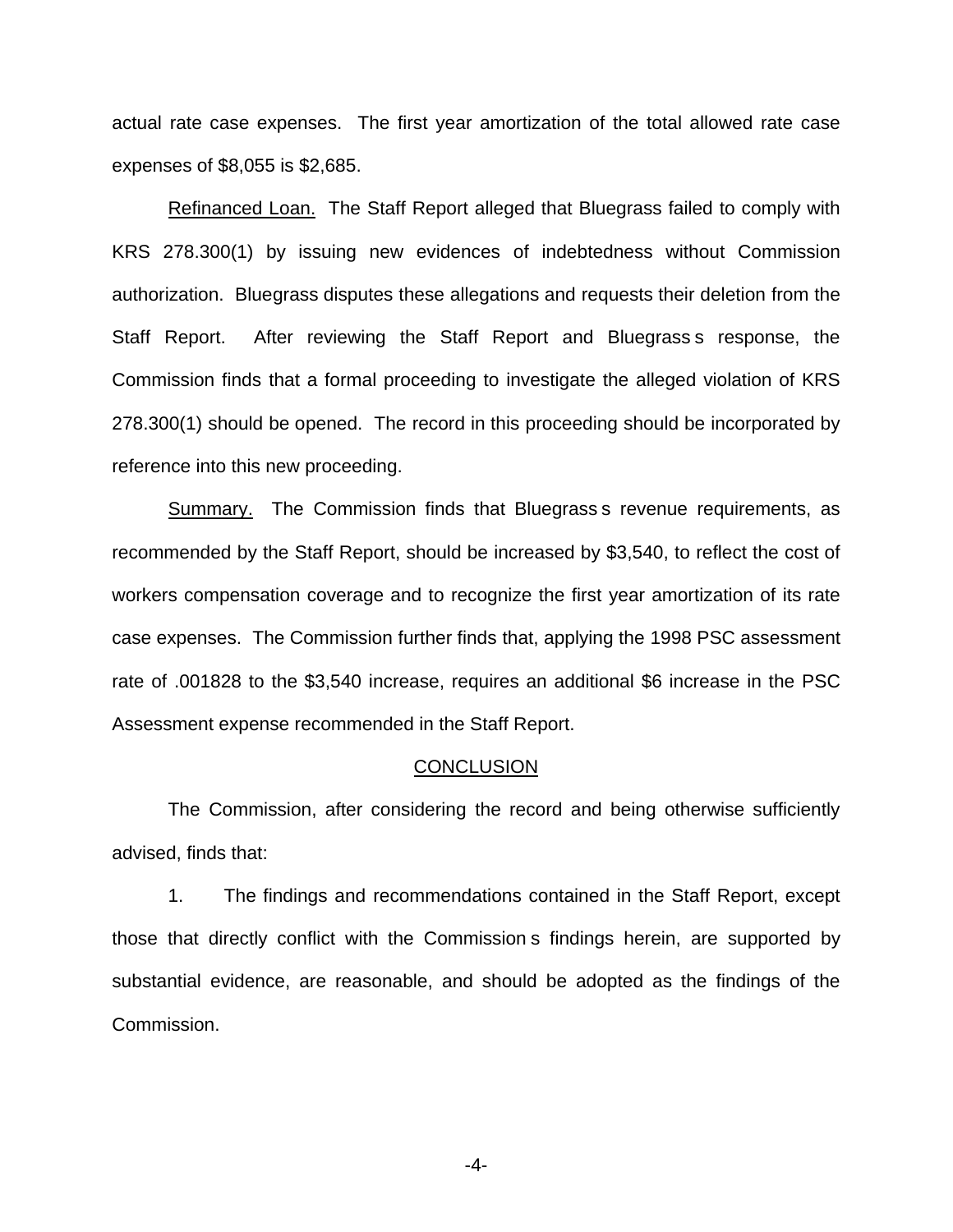2. Bluegrass s total revenue requirement, based upon test period expenses as adjusted for known and measurable changes, is \$221,928.

3. The rates in Appendix A, attached hereto and incorporated herein, are the fair, just, and reasonable rates for Bluegrass and will produce gross annual revenues of \$221,928 for gas service. These rates will allow Bluegrass sufficient revenues to meet its operating expenses, service its debt, and provide for future equity growth.

4. The rates proposed by Bluegrass will produce revenue in excess of that found reasonable herein and should be denied.

IT IS THEREFORE ORDERED that:

1. The findings contained in the Staff Report, except those that directly conflict with the Commission s findings herein, are adopted and incorporated by reference into this Order as if fully set out herein.

2. The rates proposed by Bluegrass in its application are hereby denied.

3. The rates contained in Appendix A are approved for service rendered by Bluegrass on and after the date of this Order.

4. Within 30 days of the date of this Order, Bluegrass shall file with the Commission its revised tariff setting out the rates approved herein.

-5-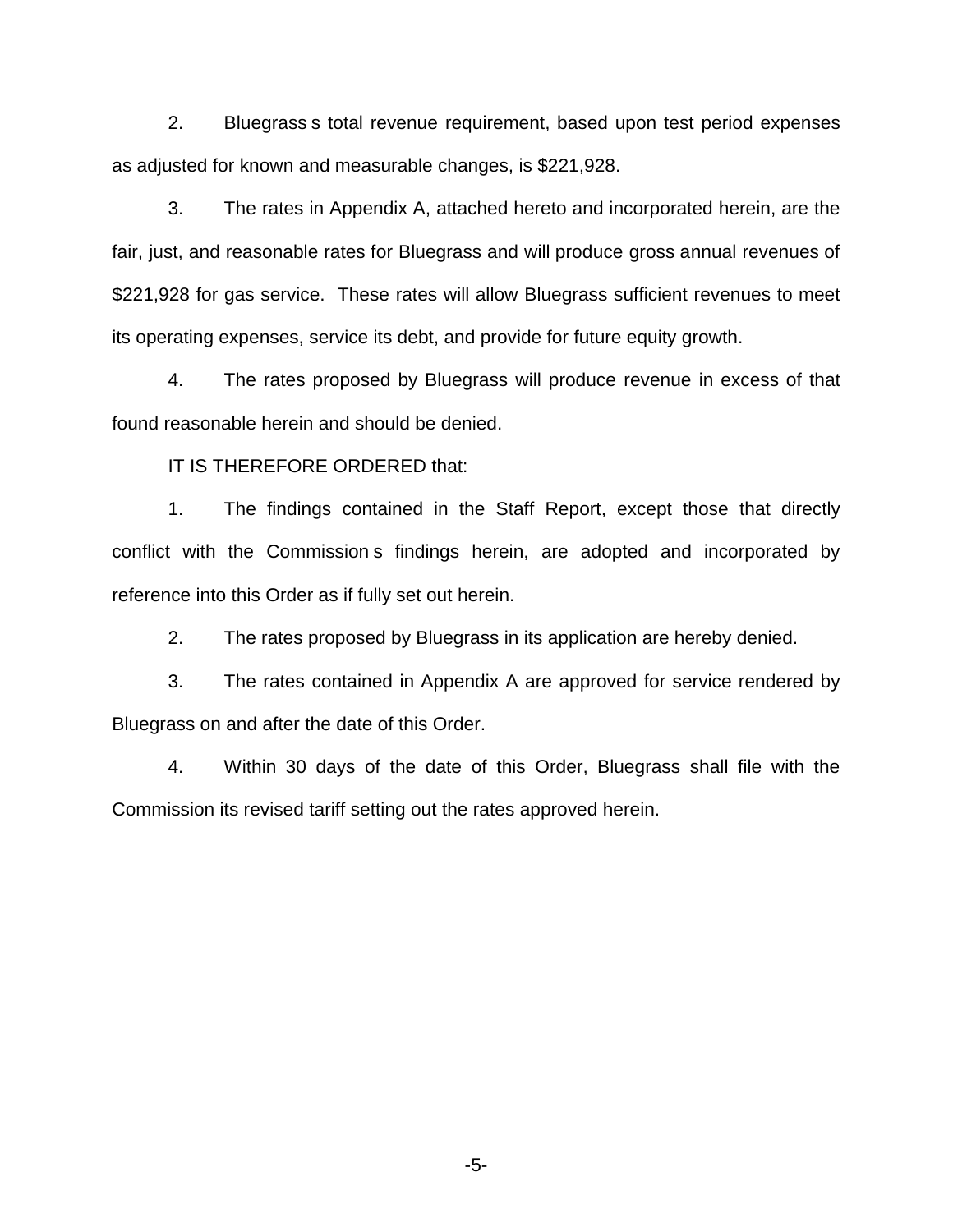Done at Frankfort, Kentucky, this 7<sup>th</sup> day of January, 1999.

PUBLIC SERVICE COMMISSION

\_\_\_\_\_\_\_\_\_\_\_\_\_\_\_\_\_\_\_\_\_\_\_\_\_\_\_

\_\_\_\_\_\_\_\_\_\_\_\_\_\_\_\_\_\_\_\_\_\_\_\_\_\_\_

\_\_\_\_\_\_\_\_\_\_\_\_\_\_\_\_\_\_\_\_\_\_\_\_\_\_\_

Chairman

Vice Chairman

Commissioner

ATTEST:

Executive Director

\_\_\_\_\_\_\_\_\_\_\_\_\_\_\_\_\_\_\_\_\_\_\_\_\_\_\_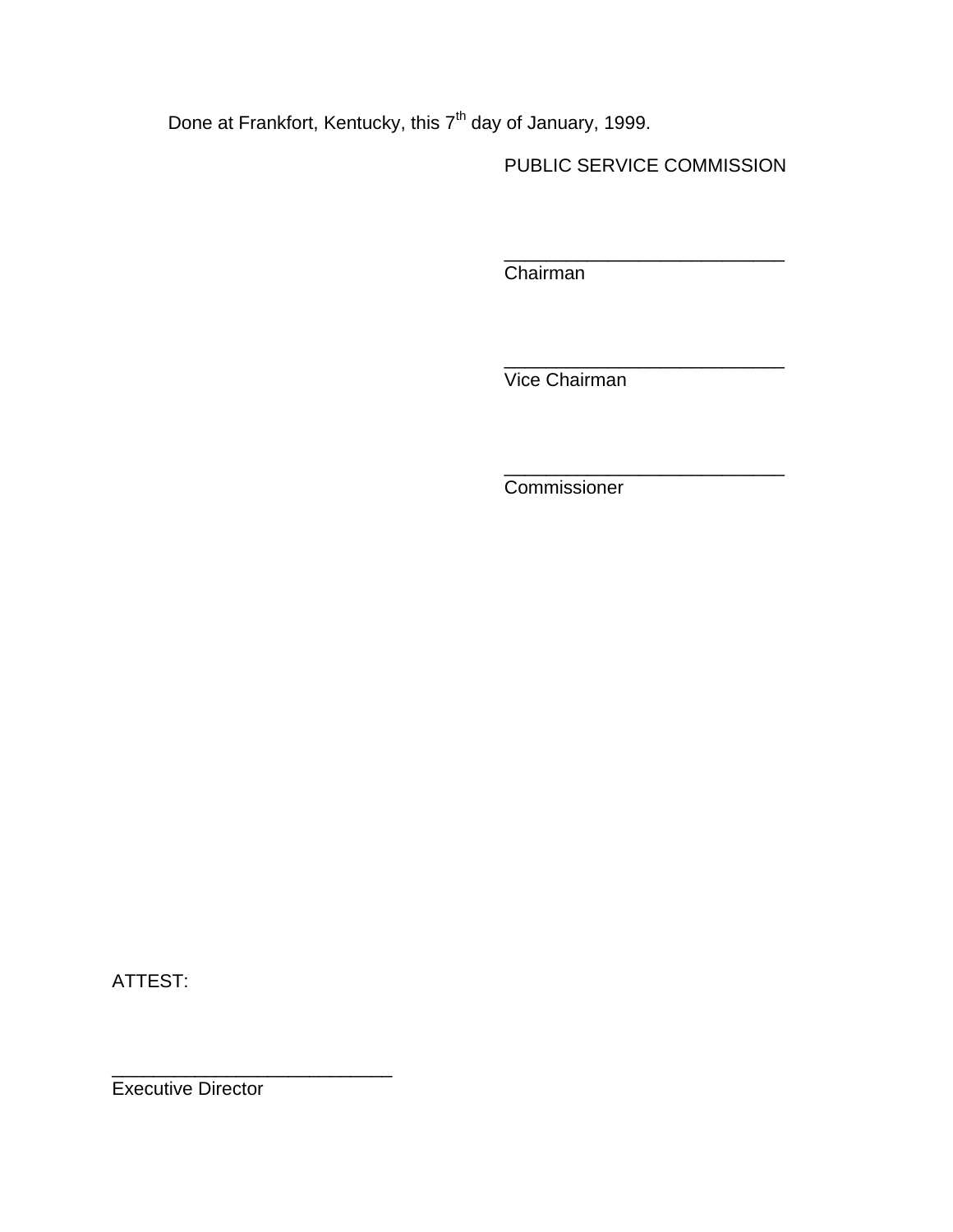Done at Frankfort, Kentucky, this

By the Commission

ATTEST:

Executive Director

\_\_\_\_\_\_\_\_\_\_\_\_\_\_\_\_\_\_\_\_\_\_\_\_\_\_\_